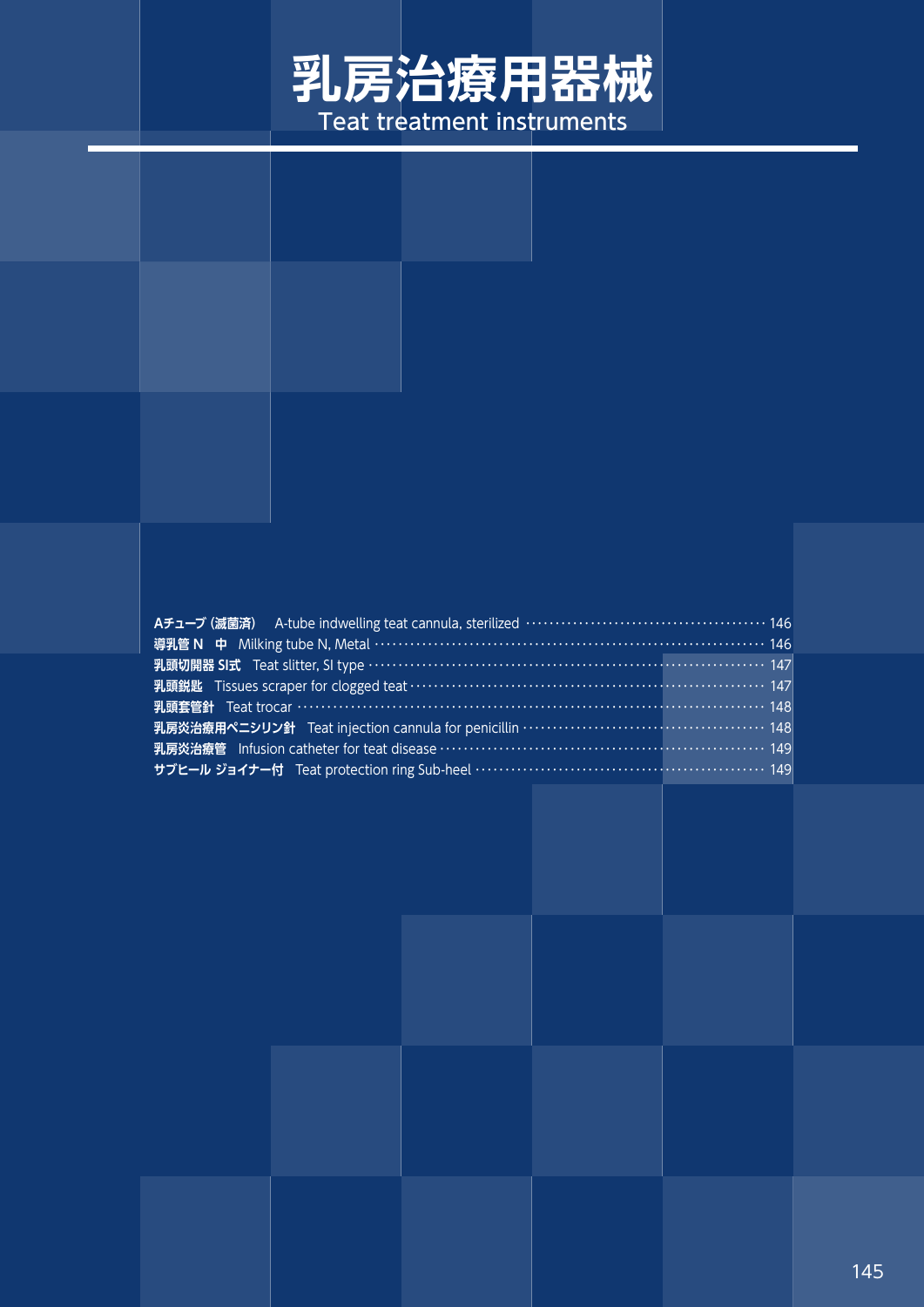### 乳房治療用器械 Teat treatment instruments

**◆動物用一般医療機器 Aチューブ(滅菌済)**

A-tube indwelling teat cannula, sterilized

牛の各種乳頭病変の排乳障害(乳頭口狭窄、乳漏 等)の治療に使用します。 衛生的で、挿入棒を使用することで容易に挿入がで きます。 電子線滅菌されておりますので単回使用です。

For treatment of milking disorder (stenosis, milk leakage etc.). Hygienic and easy to insert the tube with enclosed stick.

Sterilized by electron beam irradiation. For single use.



| コード番号<br>Code No. | 09019300                                                                                                                                                     |
|-------------------|--------------------------------------------------------------------------------------------------------------------------------------------------------------|
| 構成                | ┃ Aチューブ 差込栓×24 カバー 挿入棒<br>Composition   A tube Insertion plug×24 A tube cover Insertion stick                                                                |
| 材質<br>Material    | ┃ Aチューブ:シリコン 差込栓:ポリカーボネート カバー:ポリエチレン 挿入棒:ポリカーボネート<br>A tube: Silicon Insertion plug: Polycarbonate A tube cover: Polyethylene Insertion stick: Polycarbonate |



Milking tube N, Metal

牛の各種乳頭病変の排乳障害等の治療に使用します。 挿入部先端に孔が2ヵ所、基部に埋没防止のツバがつ いています。

For treatment of milking disorder. There are 2 holes on the point edge. A brim prevents the tube being buried in teat.

| コード番号<br>Code No. | 09012400      |
|-------------------|---------------|
| 型式                | ф             |
| <b>Type</b>       | Medium        |
| 入数                | 10本           |
| Contents          | 10pcs         |
| サイズ<br>Size       | $\phi$ 3×72mm |
| 材質                | ステンレス         |
| Material          | <b>SUS</b>    |

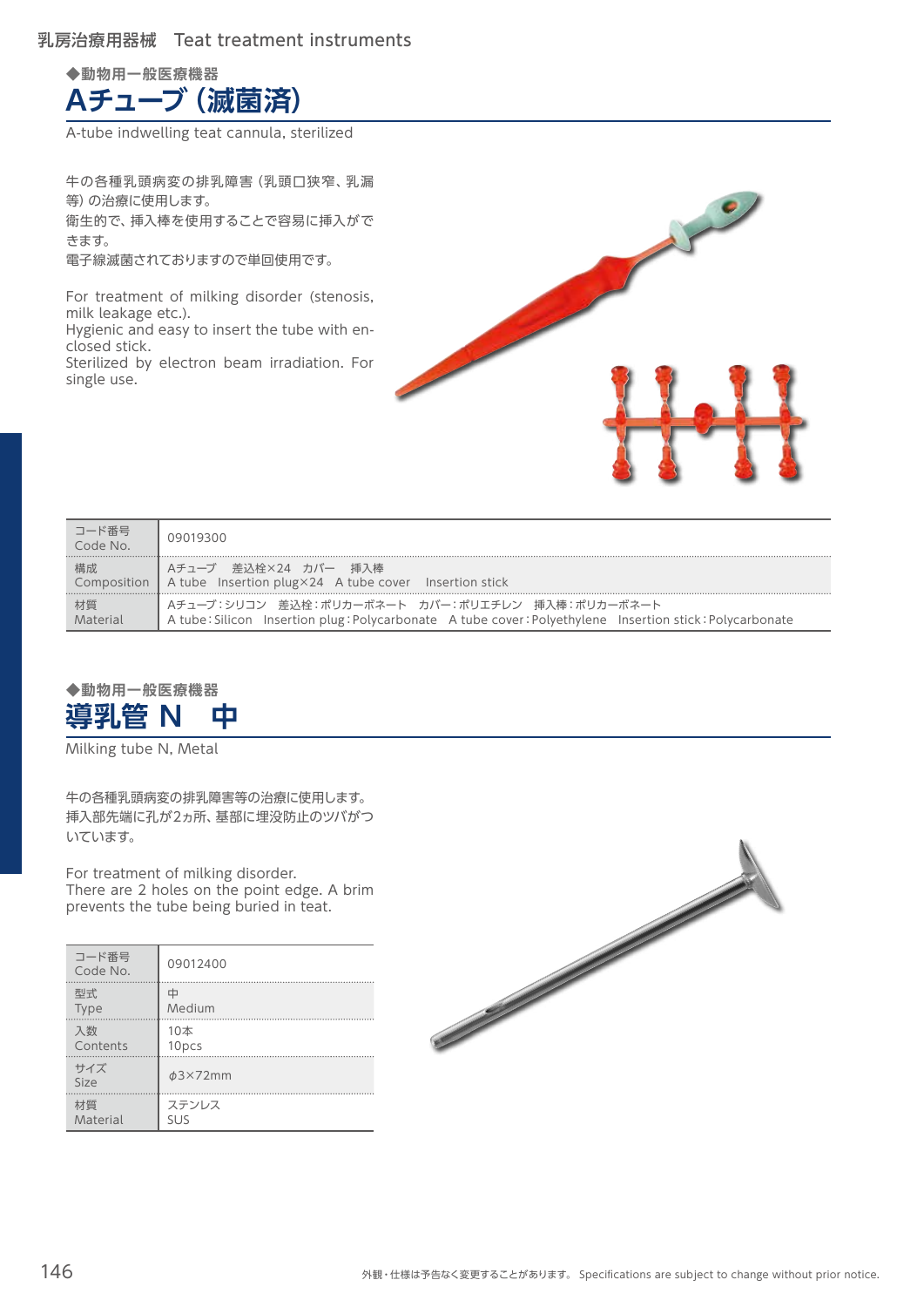## **◆動物用一般医療機器 乳頭切開器 SI式**

Teat slitter, SI type

乳管狭窄、乳頭硬化、乳管炎等の治療時に乳管内の 肥厚部組織を取り除きます。

Remove intramammal thickened tissues in the case of lactiferous duct stenosis, galactophoritis, etc.

| コード番号<br>Code No.  | 09025000                                                     |  |
|--------------------|--------------------------------------------------------------|--|
| サイズ<br>Size        | φ4×158mm (挿入部: 90mm)<br>$\phi$ 4×158mm (Insert length: 90mm) |  |
| 刃長<br>Blade length | 10mm                                                         |  |
| 質量<br>Weight       | 15g                                                          |  |
| 材質<br>Material     | 刃部:ステンレス 本体:黄銅、メッキ<br>Blade: SUS<br>Main part: Brass, plated |  |





#### **◆動物用一般医療機器**



Tissues scraper for clogged teat

乳頭狭窄時に乳頭管内膜の肥厚部組織、付着している異物等 の除去を先端匙部で除去します。

Remove the thickened tissue or adhering substance in case of clogged teat.



| コード番号<br>Code No. | 09028000                             | 09029000        |  |
|-------------------|--------------------------------------|-----------------|--|
| 型式                | 大                                    | 小               |  |
| <b>Type</b>       | Large                                | Small           |  |
| サイズ               | 160mm (挿入部: 125mm)                   |                 |  |
| Size              | 160mm (Insert length: 125mm)         |                 |  |
| 匙部幅<br>Tip width  | 3mm                                  | 2.5mm           |  |
| 暂量<br>Weight      | 19g                                  | 18 <sub>g</sub> |  |
| 材質                | 挿入部:ステンレス 柄:黄銅、メッキ                   |                 |  |
| Material          | Insert part: SUS Grip: Brass, plated |                 |  |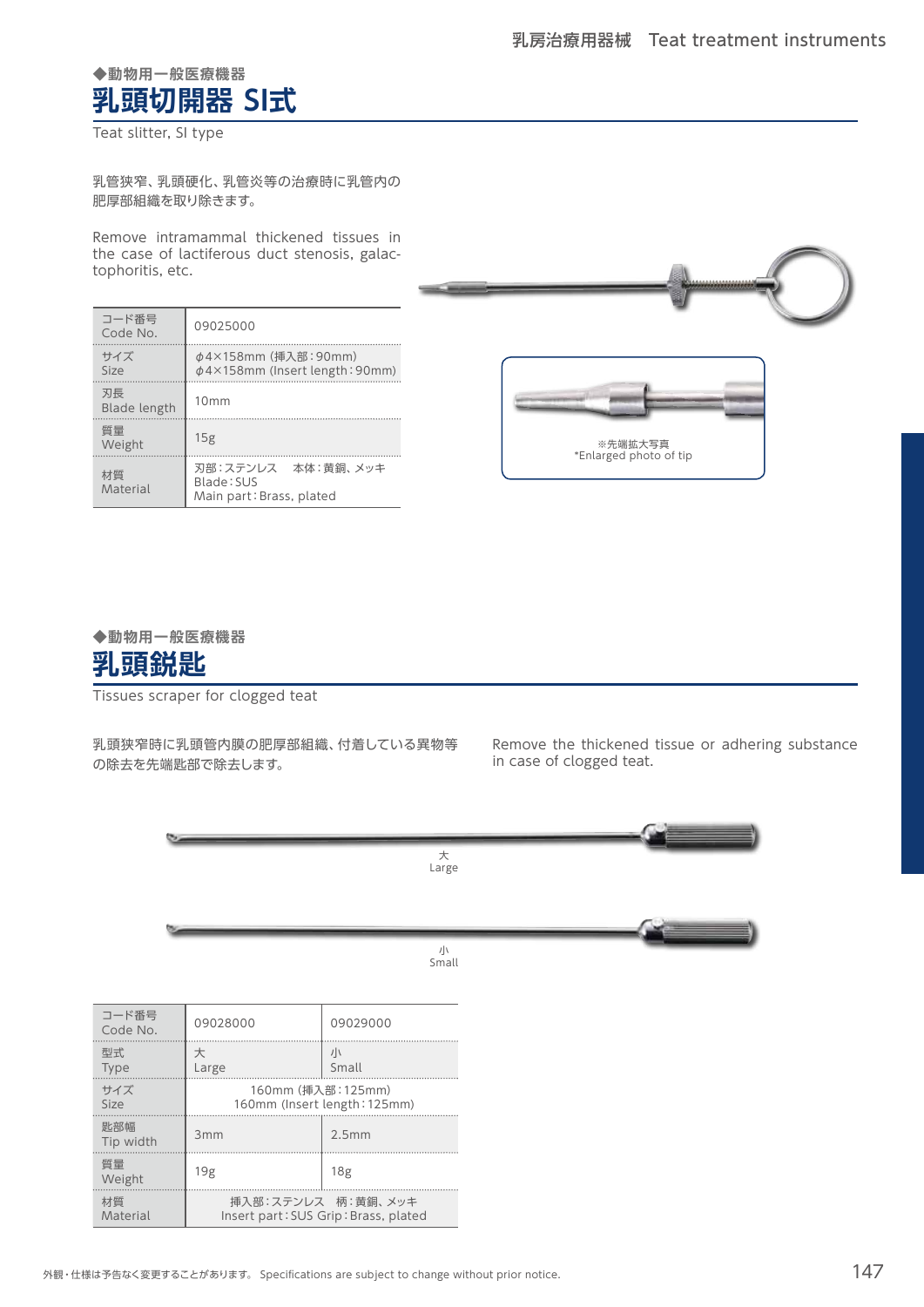

Teat trocar

乳頭管内膜が癒着、閉鎖して鋭匙の挿入が困難な場合に、乳 頭管中央部を穿刺して拡張します。

When it is difficult to insert the scraper due to adhesion of intramammal tissue, pierce and enhance the route by this trocar.



| コード番号<br>Code No. | 09030000                                        |
|-------------------|-------------------------------------------------|
| サイズ               | 套管部:φ2×135mm 穿刺部:φ1.5×160mm                     |
| Size              | Outer cylinder: \$2×135mm Needle: \$1.5×160mm   |
| 挿入部               | 105mm (刃長: 14mm)                                |
| Insert length     | 105mm (Blade: 14mm)                             |
| 質量<br>Weight      | 20 <sub>g</sub>                                 |
| 材質                | 柄:黄銅、メッキ 外筒、穿刺部:ステンレス                           |
| Material          | Grip: Brass, plated Outer cylinder, Needle: SUS |

## **◆動物用一般医療機器 乳房炎治療用ペニシリン針**

Teat injection cannula for penicillin

乳房炎治療用の抗生物質、治療薬液を乳管内に注射注入する 場合に使用します。

For injection of antibiotics, liquid medicine for teat treatment.



| コード番号<br>Code No. | 09034000                 |
|-------------------|--------------------------|
| 型式<br><b>Type</b> | 10基<br>細<br>Small 10Base |
| 入数<br>Contents    | 12本<br>1dozen            |
| サイズ<br>Size       | $\phi$ 2×55mm            |
| 材質<br>Material    | 黄銅、メッキ<br>Brass, plated  |